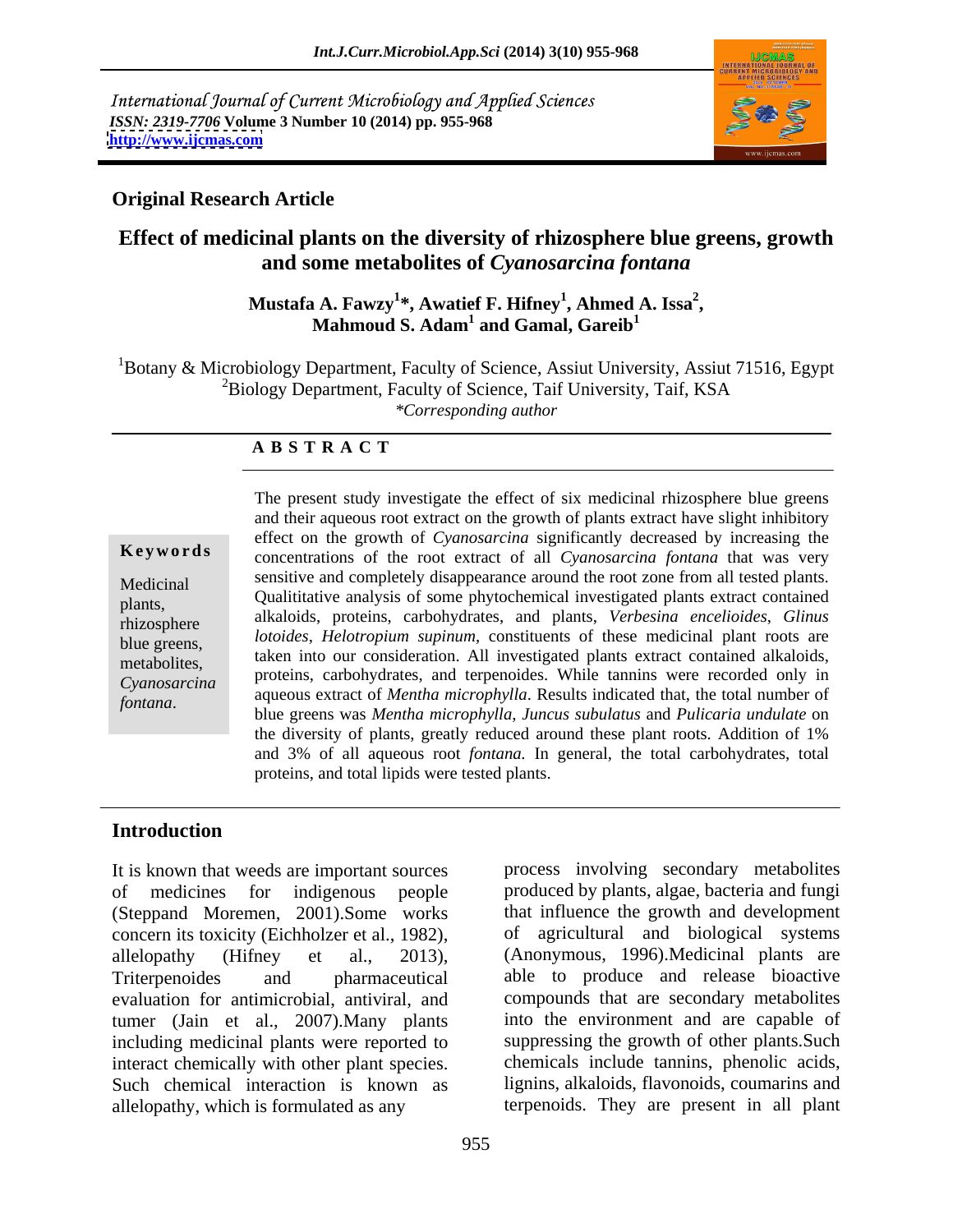tissues including leaves, stems, roots, rhizomes, flowers, fruits and seeds, and even in pollen grains (Ahmad et al., 2011).Under certain conditions, these compounds are released into the environment, either as Fresh parts of six medicinal plants exudates from living tissues or by Verbesing encellodes. Glinus lotoides. decomposition of plant residues in sufficient *Helotropium supinum*, *Juncus subulatus*, quantities to affect neighboring or *Mentha microphylla* and *Pulicaria undulate* successional plants (Einhelling, 1996; were collected from different regions of El-

There are different stages in plants growth authenticated by Assiut University such that each stage has been different Herbarium. chemical compounds (secondary metabolites) that result in varying effects on other organisms or plants (Fujii et al., 1991). organisms or plants (Fujii et al., 1991).<br>Sometimes a single chemical produced by water The rinsed plants were dried in air for one organism or plant is harmful to another but beneficial to a third organism or plant (Rizviand Rizvi, 1992). Some plants have an important effect on soil microbiology, due releasing different nutrients and organic compounds into the soil. Several investigators studied the effects of plant extracts on growth of several organisms such as Bacteria and Animals (Al-Ani et al., 1996). Others (Mohammed et al., 1999; sample is prepared by soaking 1g of Gross, 1999) studied the effect of medicinal plants containing chemical compounds having the potentials to modify physiological activities of other organisms at different concentrations of its extract. No attempt had been made in Upper Egypt to study the soil and rhizosphere blue greens with relation to medicinal plants and its phytochemical components. As well as the studies on the effect of aqueous root extract for the medicinal plantson the growth performance of algae especially *Cyanosarcina fontana* is scare. Therefore, the purpose of this research<br>is to examine the phytochemical components is to examine the phytochemical components About 50 mg of solvent free extract was of six medicinal plants and their allelopathic stirred with 3 ml of dilute hydrochloric acid effect on the diversity of rhizosphere blue and then filtered thoroughly. The filtrate was greens, as well as to evaluate the effect of tested carefully with various alkaloid aqueous root extract of these plants on the reagents as follows: few drops of Wagner's growth and some metabolites of reagent are added to 1 ml of filtrate at the *Cyanosarcina fontana.* side of the test tube. The color change was

### **Materials and Methods**

### **Collection of plant materials**

Ashrafi et al., 2007). Kharga oasis (New-Valley Egypt). The plant *Verbesina enceliodes*, *Glinus lotoides*, materials were taxonomically identified and authenticated by Assiut University Botany and microbiology Department, Faculty of science, Assiut University. The plant materials are properly washed in tap water and rinsed with distilled water. The rinsed plants were dried in air for 15 days. The dried plant is pulverized using a mortar and pestle, to obtain a powdered form. The powdered form was stored in airtight glass containers, protected from sunlight until using for analysis.

### **Preparation of aqueousplant extracts**

The aqueous root extract of each plant powdered sample in 50 ml of distilled water for 20h. The extracts were filtered; the filtrate was kept in refrigerator until used for the phytochemical analysis.

### **Qualitative phytochemical analysis**

The aqueous root extract was tested for the presence of bioactive compounds by using following standard methods.

### **Test for alkaloids (Evans, 1997)**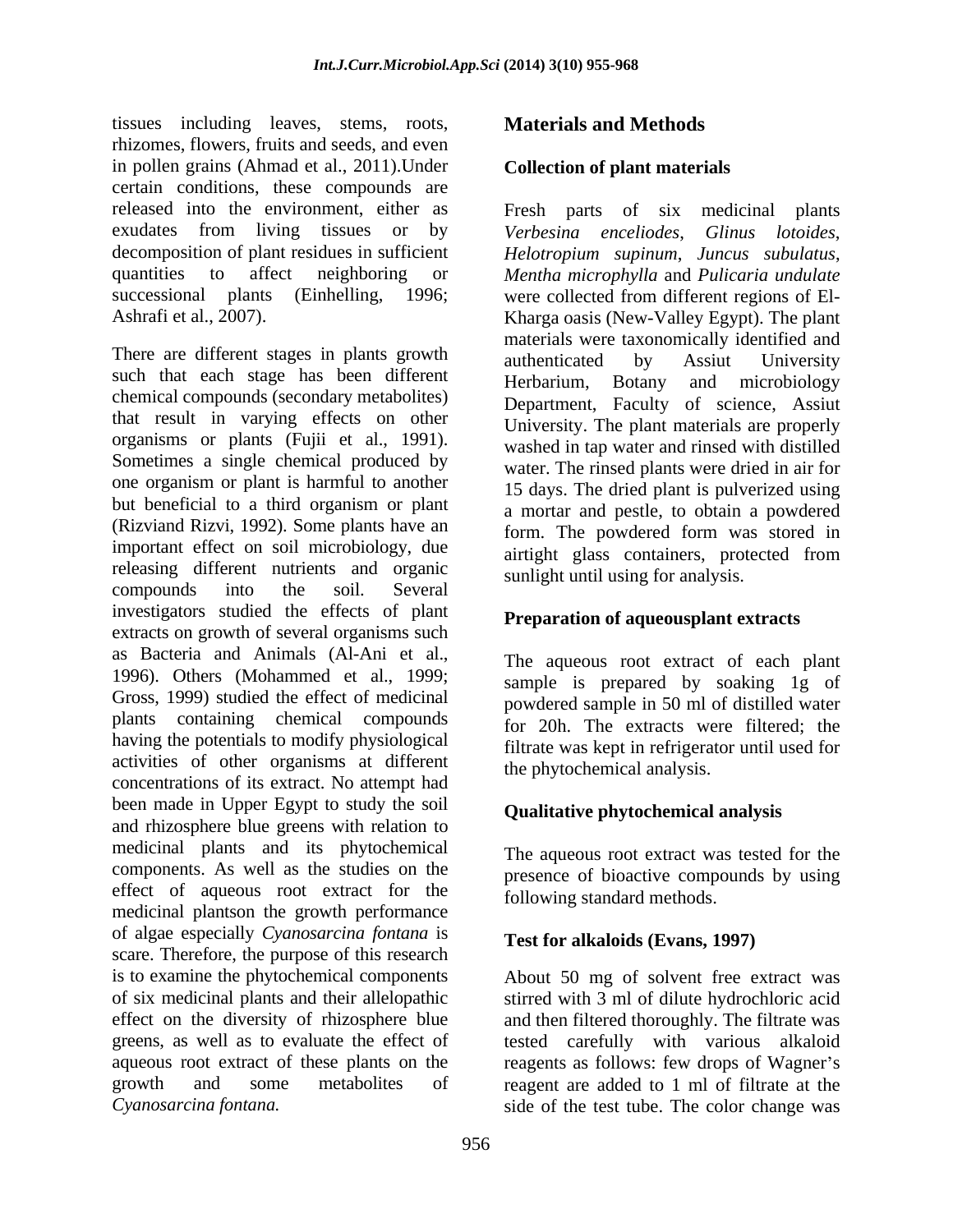observed. A reddish-brown precipitates confirms positive results (Wagner, 1993).

# **Test for carbohydrates**

One ml of plant extract was added to 1 ml of Barfoed's reagent and heated on a boiling water bath for 2 minutes. The color change was noted and recorded. A red precipitates indicated presence of sugar or at least change sample color. 1984).

### **Test for glycosides**

Three ml of chloroform and ammonia Two ml of chloroform and concentrated solution (10%) were added to 2ml plant extract. Formation of pink color indicated

### **Test for saponins**

plant extracts and shaken in a graduated

Three ml of 10% lead acetate solution was added to five ml of plant extract. A bulky white precipitates indicated the presence of phenols. The contract of the contract of the contract of the contract of the contract of the contract of the contract of the contract of the contract of the contract of the contract of the contract of the contract of the c

Few drops of neutral 5% ferric chloride extract. The formation of blue green color indicated the presence of tannins (Mace

An aqueous solution of the extract was

presence of flavonoids.

### **Test for proteins**

An aliquot of 2 ml of filtrate was treated with drop of 2% copper sulphate solution. To this, 1 ml of ethanol (95%) was added, followed by excess of potassium hydroxide pellets. The pink color in ethanol layer indicated presences of proteins (Gahan, 1984).

### **Test for terpenoids**

the presence of glycosides. the interface indicated the presence of sulphuric acid was added carefully to 0.5 ml of extract. Formation of red brown color at terpenoids.

### Two ml distilled water was added of each **on the diversity of rhizosphere blue greens Allelopathic effects of the medicinal plants**

cylinder for 15 minutes lengthwise. The soil samples around the root zone of the<br>Formation of 1cm foam indicates the investigated medicinal plantswere cultivated presence of saponins. in Rippka and Herdman (1993) modified **Test forphenols** Petri-dishes were incubated at 30ºC, the The soil samples around the root zone of the investigated medicinal plantswere cultivated mediumfor isolation of blue-green algae. algal colonies were examined, and species identified according to the following references, Prescott (1982), Boney (1983), Komarek andFott (1983), Pentecost (1984).

### **Test for tannins the growth and some metabolites of Impact of themedicinal plants extract on** *Cyanosarcina fontana*

solution were added to five ml of plant The aqueous root extract of six chosen Gorbach, 1963). *Juncus subulatus*, *Mentha microphylla* and **Test for flavonoids** 100g of powdered sample in 200 ml of observed. A redded to 2nd plant the yellow fluorescence indicated the content of redded with ampline the yellow fluorescence indicated with a more than the yellow from the properties with denote the properties and solution medicinal plant (*Verbesina encelioides*, *Glinus lotoides*, *Helotropium supinum*, *Pulicaria undulate*) is prepared by soaking distilled water for 20hfor three days. Rippka and Herdman (1993) modified medium was used for the growth of *Cyanosarcina fontana* at pH 7.8 and incubated at 28-30°C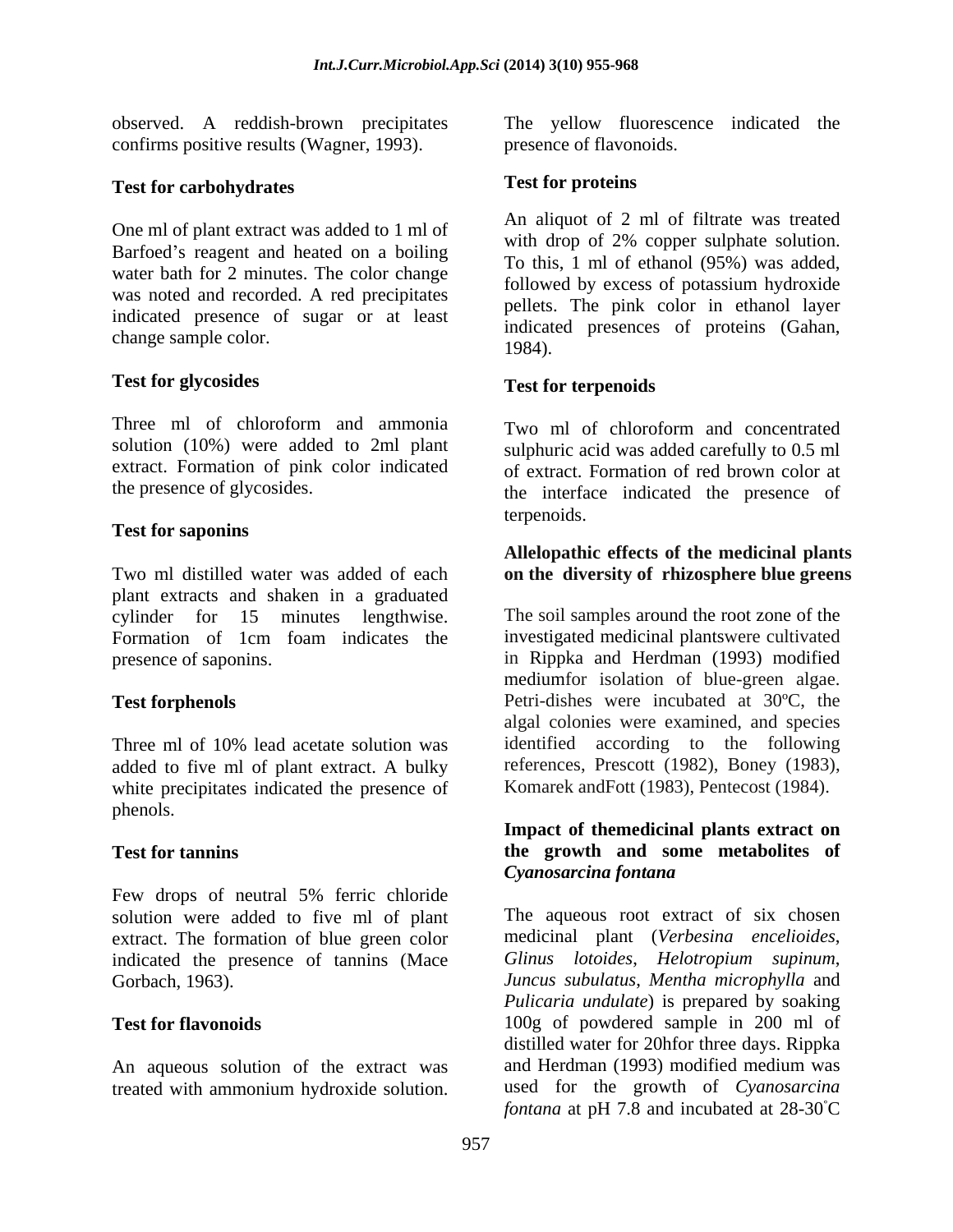under continuous light intensity of 48 medicinal as well as physiological activities  $\mu$ mol.m<sup>-2</sup>s<sup>-1</sup>for 7 days. The medium was (Sofowra, 1993). Qualitative screening of treated with low (1%) and high (3%) bhytochemical components such as exponential cultures, standardized at an optical density at 680 nm of 0.1, were inoculated into 150 ml of the medium in 250 were gassed with dry sterilized air, which tested alga was also monitored daily by microphylla and Pulicaria undulate)

concentrations at times  $t_1$  (day 0) and  $t_2$ (day species to employ allelochemical 7), respectively. For the determination of the total carbohydrates, the anthrone sulfuric acid method was used (Badour 1959). Total al., 1996), cycloartane, triterpenoides, proteins were determined according to Lowry *et al*. (1951). Total lipid contents were determined by the sulfophosphovanilin method (SPV) according to Drevon and

Univariate data obtained were subjected to one-way analysis of variance (ANOVA), using the SPSS v17 statistical package. For *Pulicaria undulate*, *Heliotropium supinum*, comparison of the means, the Duncan's *Juncus subulatus* and *Glinus lotoides*. multiple range tests ( $p < 0.05$ ) were used.

Phytochemical analysis conducted on the comparatively low in sesquiterpene plant extracts revealed the presence of constituents which are known to exhibit

s<sup>-1</sup>for 7 days. The medium was (Sofowra,1993).Qualitative screening of concentrations of previous aqueous root alkaloids, glycosides, saponins, tannins, extract of each plant. Twenty milliliters of flavonoids and terpenoids in roots of six ml conical flasks in triplicate. The cultures confirmed that, all studied plants (*Verbesina* contained about 3% CO<sub>2</sub>. The growth of supinum, Juncus subulatus, Mentha chlorophyll-*a*. They were estimated contained alkaloids, carbohydrates, proteins spectrophotometrically, extracted in acetone and terpenoides. With exception of *Mentha*  (90%) overnight, and determined according *microphyll* tannins were present in all rest to Metzner  $(1965)$ . The growth rate  $(\mu)$  was medicinal plants. Glycosides were present in determined using the following formula: the root of *Verbesina enceliodes*as well as  $\mu$  (h<sup>-1</sup>) = (LnN<sub>2</sub>-LnN<sub>1</sub>)/ (t<sub>2</sub>-t<sub>1</sub>), where N<sub>2</sub> and<br>found that *Iuncus* contains numerous  $=$   $(LnN_2-LnN_1)/(t_2-t_1)$ , where  $N_2$  and  $found$  that, *Juncus* contains numerous  $N_1$  represent the chlorophyll *a* chemical compounds that may allow this Schmitt (1964). *Glinus lotoides* showed the presence of **Statistical analysis** phenols and triterpenoids. On the other **Results and Discussion** present in the rest of the tested plants as **Qualitative analysis of phytochemical**  steam-distilled oil of the fresh aerial parts of **constituents for the plants** *P. undulate* is rich in phenolic compounds phytochemical components such as medicinal plants were shown in Table (1).Tentative identification of active compounds in the extracts *enceliodes*, *Glinus lotoides*, *Helotropium supinum*, *Juncus subulatus*, *Mentha microphylla* and *Pulicaria undulate*) *Juncus subulatus* and completely absent in the rest of plants. Ervin and Wetzel (1997) species to employ allelochemical interference. Phenolic compounds such as p coumaric and vanilic acids (Dong-Zhe et al.,1996), cycloartane, triterpenoides, cycloartane and glucosides (Corsaro et al., 1994; Della Greca et al., 1994,1995) have been reported from *Juncus*. Rameshwari et al.(2013) found that Chloroform extract of alkaloids, sterols, glycosides, flavanoids, hand, saponins were only absent from the roots of *Glinus lotoides* and *Heliotropium supinum*. Phenols were absent in the roots of *Pulicaria undulate*, *Heliotropium supinum, Juncus subulatus* and *Glinus lotoides*. Flavonoids were only absent in the roots of *Heliotropium supinum*, whereas they were shown in table (1). The composition of and monoterpene hydrocarbons and comparatively low in sesquiterpene hydrocarbons(Mossa et al., 1987).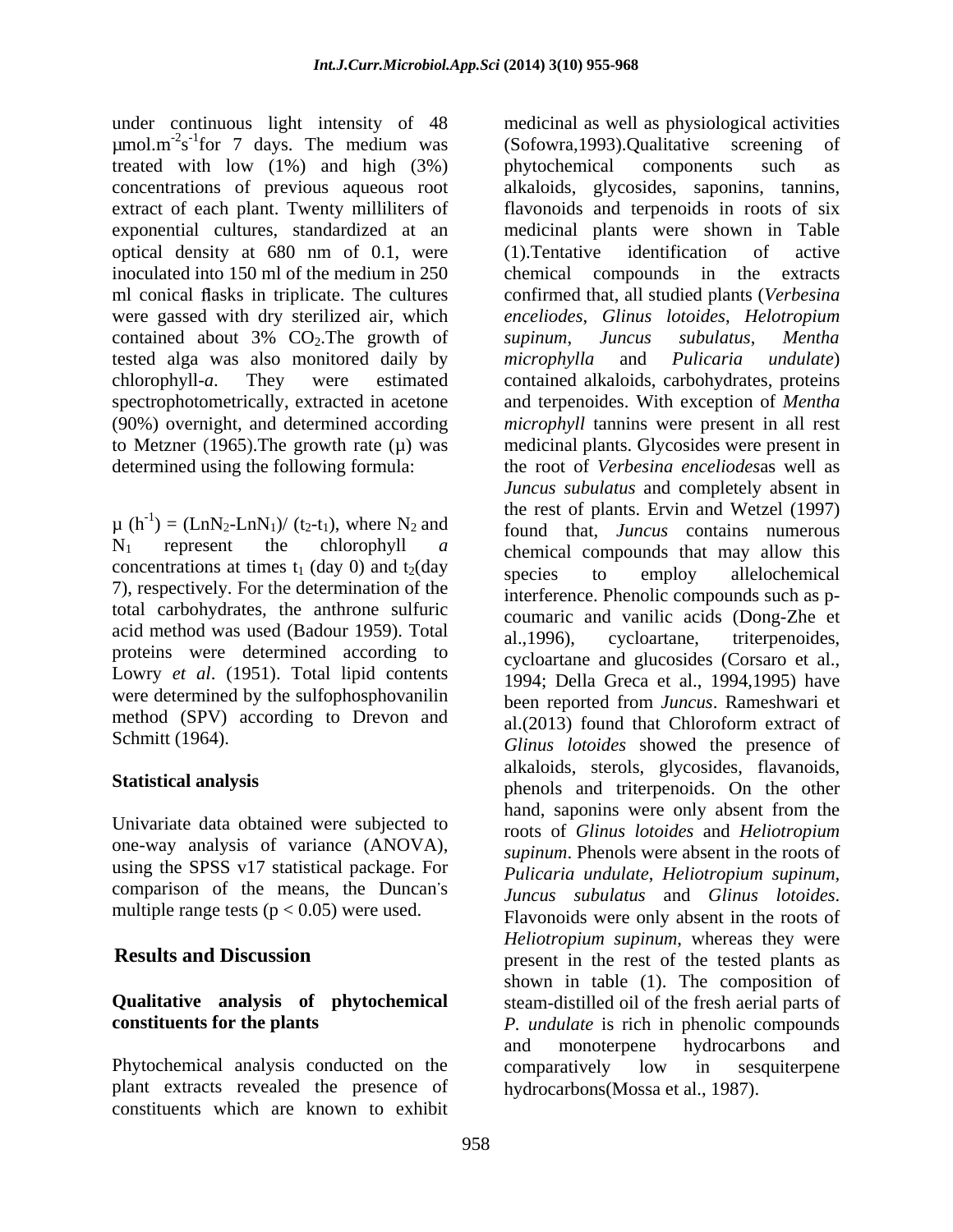Twenty genera (59 species) of blue green algae were recorded and identified from soil N and S) and can produce growth promoting sample collected around the root zone of six substances, such as phytohormones, as well tested plants. It is worthy to mention that, as phytotoxins (Abd El-Ghani and Fawzy, the number of Cyanophycean species recorded around the roots of the investigated interact with plantroots, possibly due to the plants were less than that of the control, constant and diverse secretion of whereas the highest no. of species were recorded around *Heliotropium supinum* specific metabolites that have critical while, the lowest no. of species were recorded around *Mentha microphylla*. microbiota as well as on the whole plant *Anabaena viguierii* was represented as a highly occurrence, while *Nostoc carneum*, *Oscllatoria sancta* and *Schizothrix vaginata* Our results suggested that most of blue was represented as a moderately occurrence. greens carpet that present in the soil and On the other hand, there are more species develops during inundation were highly were recorded as low and rare species such affected with the plants which has negative as *Anabaena flos-aquae, Aphanothece* effect on the blue green algal community. *castagnei, Arthrospira maxima, Calothrix* Since *Cyanosarcina fontana* was one from *braunii, Chroococcus submarines*, the highly sensitive and completely absent *C.turgidus*, *Cyanosarcina fontana*, species around the root zone of all plants *Gloeocapsopsis magma*, *Lyngbya biebliana*, *L.martensiana*, *Nodularia spumigena,* studied in this investigation to light spots on *Nostoc muscorum* and *N. pruniforme* (Table 2). Hifneyet al (2004) recorded that, there is a direct relationship between root growth of some plants and the diversity of algae. In this respect, Morris et al(2003) cleared that, are lease of chemical compounds by plants **medicinal plants on the growth and** inhibit algal growth. Plant species had strong influence on soil microbial organism and their activity. The input of nutrient by The influence of various concentrations of the roots into surrounding soil as well as the mineral nutrients levels in the soil are of and high (3%))of *Verbesina encelioides*, considerable importance (Bertin et al., *Glinus lotoides*, *Helotropium supinum*, 2003).The reduction in the algal species may *Juncus subulatus*, *Mentha microphylla* and be due to the presence of many naturally *Pulicaria undulata* on the growth and some chemical compounds in the extract like saponin, glycoside and alkaloids that had an shown in Figs. (1, 2) and Table (3).It could inhibitory effect on algae (Shaheed et al., be observed that, addition of 1% and 3% of 1996).Root exudates play a key role in the

**Allelopathic effects of the medicinal** Plants have an important effect on soil **plants on the diversity of rhizosphere blue**  microbiology by releasing different nutrients **greens** and organic compounds into the soil. The rhizosphere microorganisms can both mobilize and immobilize plant nutrients (C, 2006).Most soil microorganisms do not constant and diverse secretion of antimicrobial root exudates. It contains root ecological impacts on soil macro and itself(Bertin et al., 2003).

> under testing; so it has been intensively the influence of aqueous root extract of the six plants on the growth and some metabolites of *C. fontana*.

# **Impact of aqueous root extracts of the metabolites of** *Cyanosarcina fontana*

selective stimulation of microorganisms. inhibitory effect on the growth ofaqueousroot extract concentration (low (1%) metabolites of *Cyanosarcina fontana* was be observed that, addition of 1% and 3% of all aqueous root extracts have slight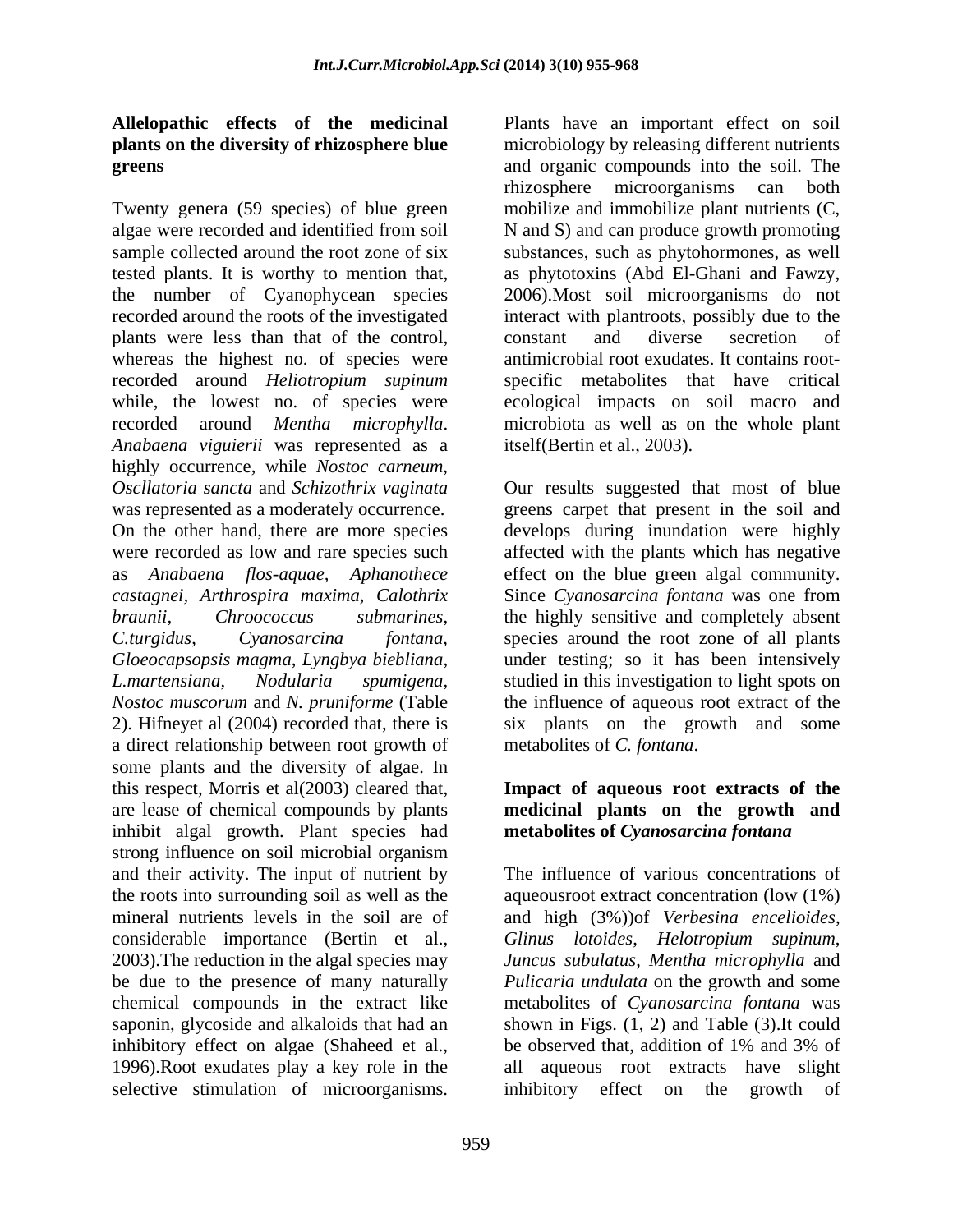*Cyanosarcina fontana*as compared with the and *Tricophyton rubrum*). The reduction in control. It was mentioned that, high growth parameters of *Cyanosarcina fontana* concentration of root extract form *Verbesina*  treated with *Mentha microphylla, Juncus encelioides* and *Pulicaria undulate subulatus, Heliotricum supinum* and *Glinus*  stimulated the growth at 4 days of *lotoides* extract may be due to the presence incubation, then the growth were retard and decreased. Rameshwari et al. (2013) found these extract like alkaloids, terpenoides and that, Chloroform extract of *Glinus lotoides* saponins as shown in Table(1). These possesses antibacterial activity; the best resultsare in agreement with Shaheed et al. activity was against *Bacillus subtilus* and (1996) who found that,the reduction in *Staphylococcus aureus*. Methanol, cold growth parameters (total cell number, water and hot water extracts from fresh roots growth rate of *V. encelioides*, a plant, have antimicrobial *Microcystis aeruginosa* with the use of activities against select microorganisms licorice extract may be due to the presence (Bacteria: *Bacillus subtilus***,** *Enterobacter* of many naturally chemical compounds in *aerogenes, Escherichia coli***,** *Pseudomonas aeruginosa* and Fungi: *Aspergillus niger***,** *Candida albicans, Penicillium crysogenum*

of many naturally chemical compound in and multiplication time) of this extract like saponin glycoside (glycyrrhizin) which had an inhibitory effect on algae.

| <b>Terpenoids<br/> Proteins<br/> Flavonoids<br/> Tamins<br/> Phenols</b><br>Phenols<br>Saponins |         | ਼ਰੂ                                            | - ਚੋ<br>$ \tilde{\vec{t}} $<br>∸<br><u>ိ</u> | <b>AIKaloids</b><br><b>Parameters</b><br><b>Plants</b> |
|-------------------------------------------------------------------------------------------------|---------|------------------------------------------------|----------------------------------------------|--------------------------------------------------------|
| $+$ $+$<br>$+$ $-$                                                                              | $+$ $+$ | $\overline{\phantom{0}}$<br>–<br>+             | $+$ $+$ $+$ $+$ $+$                          | <b>Verbesina</b><br>encelioides                        |
| $+$ $-$<br>$\pm$                                                                                | ___     |                                                |                                              | Glinus lotoides                                        |
| $+$                                                                                             |         |                                                |                                              | <b>Helotropium</b><br>supinum                          |
| $+$ $-$                                                                                         |         | $+$ $+$ $+$ $+$ $+$ $+$ $+$ $+$ $+$            | $+$ $+$                                      | <b>Mentha</b><br>microphylla                           |
| $+$ $+$ $+$ $+$ $+$                                                                             |         | <del>╾╾╸┪╼╼╾╾┪╾╾╾╌┪╌╌╌╌┪╾╌╌╌┪╌╌╌╌┪╌╌╌╌┪╾</del> | $+$ $+$ $+$ $+$ $+$ $+$                      | <b>Juncus</b><br>subulatus                             |
| .<br>$+$ $+$ $+$ $+$ $+$                                                                        |         | $\pm$                                          | $+$ $+$                                      | Pulicaria<br>undulate                                  |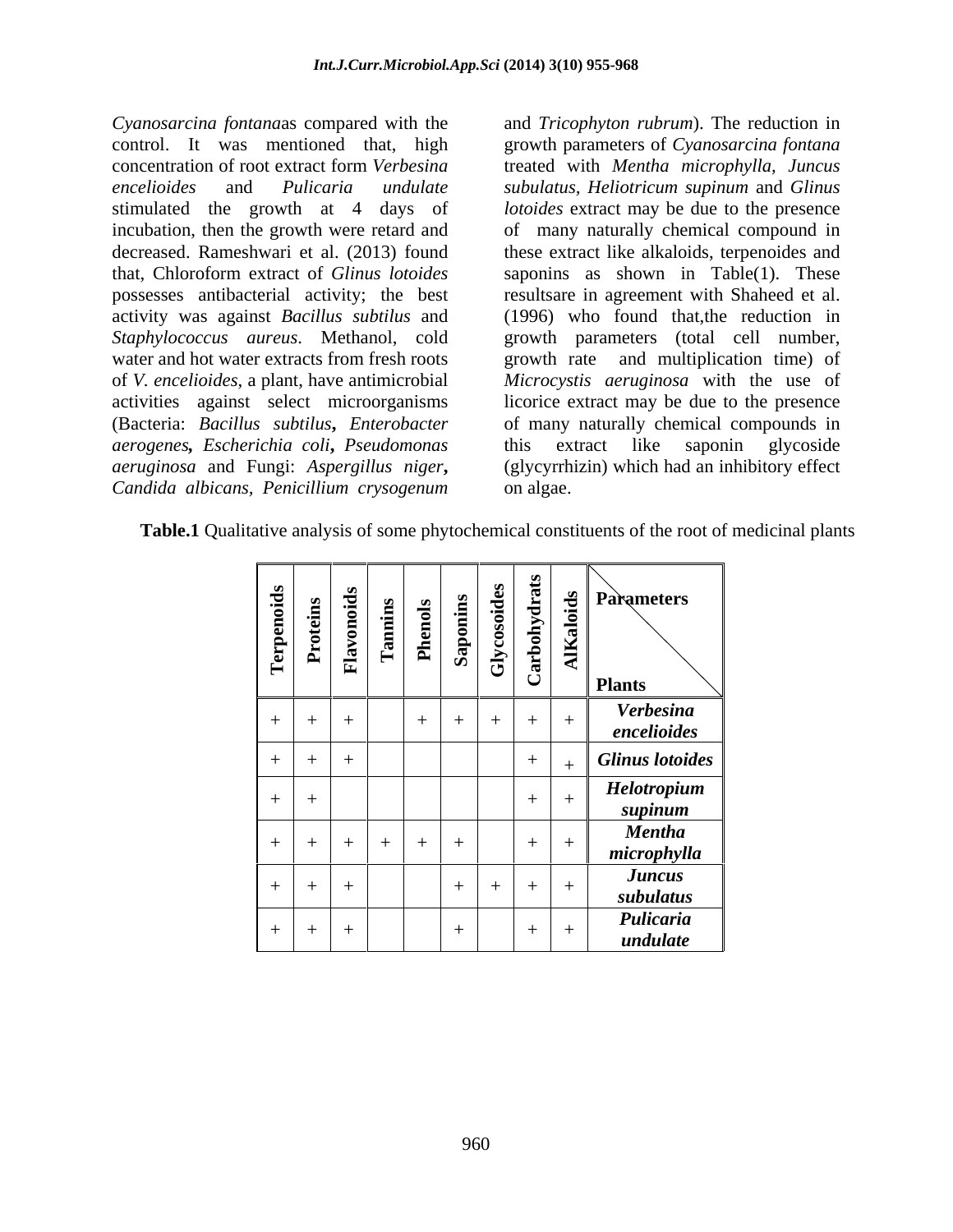Table.2 List of rhizosphere blue greens recorded around all investigated weeds

| <b>Plant Weeds</b><br>Algal taxa                            | k.<br>C               | <b>Glinus lotoides L.</b> | Heliotropium<br>supinumL. | Juncus subulatus<br>Forsak | undulate(L.)Kos<br>Pulicaria<br><u>tel</u> | Mentha microphylla<br>K.Koch<br>vervessna | $enceloides$ Boiss. $\&$ | Control          |
|-------------------------------------------------------------|-----------------------|---------------------------|---------------------------|----------------------------|--------------------------------------------|-------------------------------------------|--------------------------|------------------|
| Anabaena aequalis Borge                                     | L                     | $\ddot{}$                 |                           |                            | $\boldsymbol{+}$                           |                                           |                          | $+$              |
| A.flos-aquae G.S.West                                       | $\mathbf R$           |                           |                           |                            |                                            |                                           |                          | $+$              |
| A. viguierii Denis & Frémy                                  | H                     | $+$                       | $+$                       | $+$                        | $+$                                        | $+$                                       | $+$                      | $+$              |
| Aphanothece castagnei(Bréb.)Rabenhorst                      | $\mathbb{R}$          |                           |                           |                            |                                            |                                           |                          | $^+$             |
| Arthrospira jenneri (Kütz.) Stizenberger                    | L                     |                           | $+$                       | $\ddot{+}$                 |                                            |                                           |                          | $+$              |
| A.maxima Setchell & Gardner                                 | $\overline{\text{R}}$ |                           |                           |                            |                                            |                                           |                          | $\boldsymbol{+}$ |
| Borziaperiklei Anagnostidis                                 | L                     |                           | $+$                       |                            |                                            |                                           |                          | $^{+}$           |
| Calothrix atricha Frémy                                     | L                     |                           |                           |                            |                                            | $^{+}$                                    |                          | $^{+}$           |
| C. braunii Bornet & Flahault                                | $\mathbf R$           |                           |                           |                            |                                            |                                           |                          | $+$              |
| Chroococcus submarines (Hansgirg) Kovácik                   | $\mathbb{R}$          |                           |                           |                            |                                            |                                           |                          | $\boldsymbol{+}$ |
| C.turgidus (Kützing)Nägeli                                  | $\mathbf R$           |                           |                           |                            |                                            |                                           |                          | $^{+}$           |
| Cyanosarcina fontana Kováčik                                | ${\bf R}$             |                           |                           |                            |                                            |                                           |                          | $+$              |
| Gloeocapsopsis magma (Brébisson) Komárekand<br>Anagnostidis | $\mathbf R$           |                           |                           |                            |                                            |                                           |                          | $^{+}$           |
| Limnothrix pseudominima (Skuja) I.Umezaki and<br>M.Watanabe | L                     |                           | $^{+}$                    |                            |                                            |                                           |                          | $^{+}$           |
| Lyngbya epiphytica Hieronymus                               | L                     |                           |                           |                            | $^{+}$                                     |                                           |                          | $+$              |
| L.biebliana Claus                                           | $\mathbf R$           |                           |                           |                            |                                            |                                           |                          | $+$              |
| L.martensiana Meneghini                                     | $\mathbf R$           |                           |                           |                            |                                            |                                           |                          | $^+$             |
| Nodularia spumigena Mertens                                 | $\mathbf R$           |                           |                           |                            |                                            |                                           |                          | $+$              |
| Nostoc carneum C.Agardh ex Bornet & Flahault                | M                     | $+$                       |                           |                            | $\boldsymbol{+}$                           |                                           |                          |                  |
| Nostoc microscopicum Carmichael                             | L                     |                           |                           |                            |                                            | $^{+}$                                    | $^{+}$                   | $+$              |
| N. muscorumC. Agardh                                        | $\mathbf R$           |                           |                           |                            |                                            |                                           |                          |                  |
| N. piscinale Kützing                                        | L                     | $^{+}$                    |                           |                            |                                            |                                           | $+$                      | $+$              |
| N. pruniforme C.Agardh                                      | $\mathbf R$           |                           |                           |                            |                                            |                                           |                          | $+$              |
| N. Sp.                                                      | $\mathbf R$           |                           |                           |                            |                                            |                                           |                          | $+$              |
| Oscillatoria irrigua Kützing ex Gomont                      | L                     |                           |                           | $^{+}$                     |                                            |                                           |                          | $^{+}$           |
| O. sancta Kützing ex Gomont                                 | M                     | $+$                       |                           |                            |                                            |                                           |                          | $^{+}$           |
| O. subbrevisSchmidle                                        | L                     |                           |                           | $\hspace{0.1mm} +$         |                                            |                                           |                          | $+$              |
| O. tenuisC.Agardh ex Gomont                                 | $\mathbf R$           |                           |                           |                            |                                            |                                           |                          | $+$              |
| Phormidium acuminatum (Gomont) Anagnostidis<br>and Komárek  | $\mathbf R$           |                           |                           |                            |                                            |                                           |                          | $^{+}$           |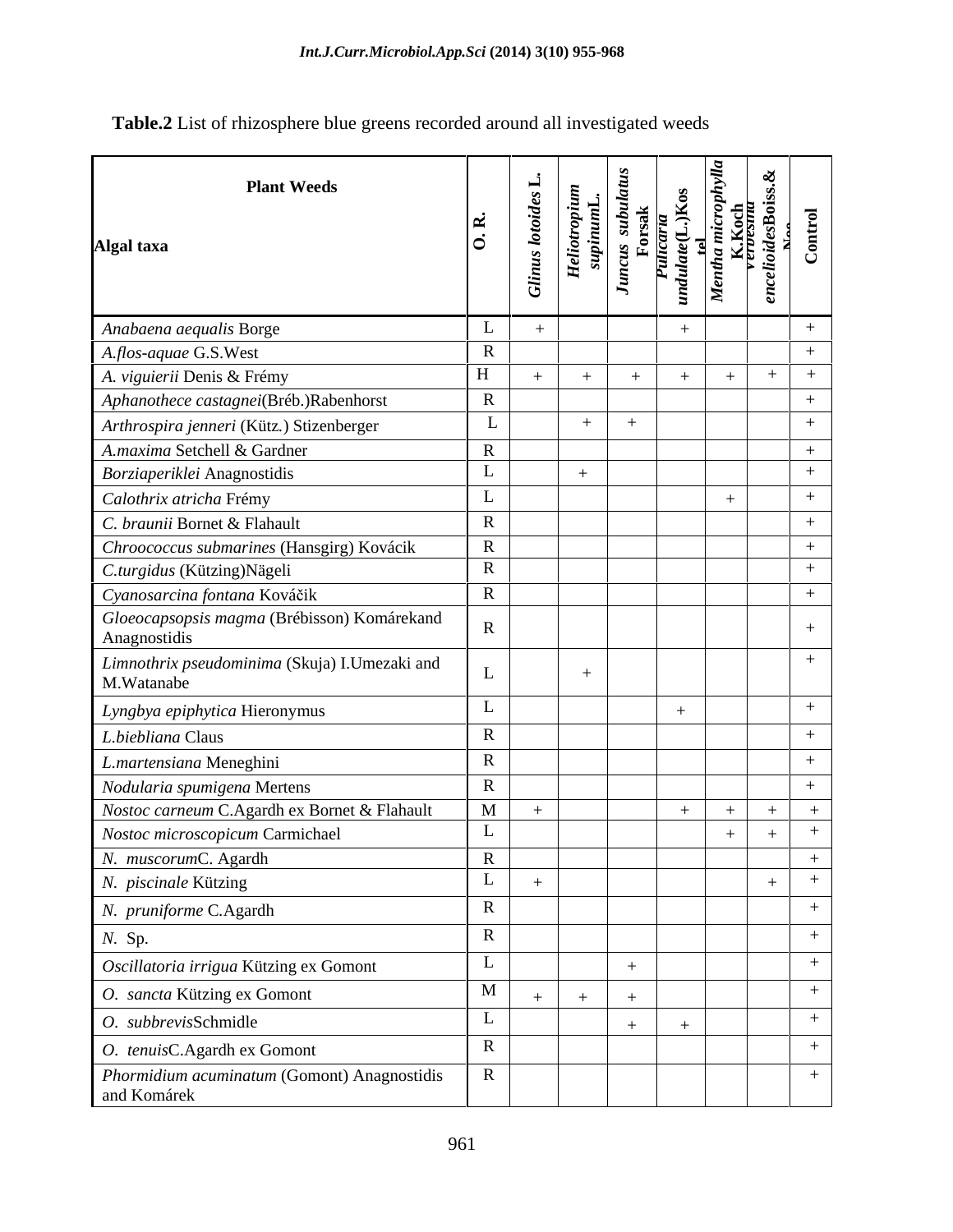| <b>Plant Weeds</b><br>Algal taxa                                         | k.<br>C      | <b>Glinus lotoides L.</b> | Heliotropium<br>supinumL. | subulatusForsak<br>Juncus | undulate(L.)Kostel<br>Pulicaria | microphyllaK.Koch<br>Mentha | Verbesina encelioide<br>sBoiss.&Noe | Control          |
|--------------------------------------------------------------------------|--------------|---------------------------|---------------------------|---------------------------|---------------------------------|-----------------------------|-------------------------------------|------------------|
| Phormidium animale(C.Agardh ex Gomont)<br>Anagnostidis and Komárek       | L            |                           |                           |                           |                                 |                             |                                     | $^{+}$           |
| Ph. breve(Kützing ex Gomont) Anagnostidis and<br>Komárek                 | $\mathbf R$  |                           |                           | $+$                       |                                 |                             |                                     | $^{+}$           |
| Ph. californicum Drouet                                                  | $\mathbf R$  |                           |                           |                           |                                 |                             |                                     | $\pm$            |
| Ph.formosum (Bory de Saint-Vincent ex<br>Gomont) Anagnostidis Komárek    | $\mathbf R$  |                           |                           |                           |                                 |                             |                                     | $^{+}$           |
| Ph.incrustatum (Nägeli) Gomont ex Gomont                                 | $\mathbf R$  |                           |                           |                           |                                 |                             |                                     |                  |
| Ph. inundatum Kützing ex Gomont<br>Ph.janthiphorum (Fiorini- Mazzanti ex | $\mathbf R$  |                           |                           |                           |                                 |                             |                                     |                  |
| Gomont) Elenkin                                                          | $\mathbf R$  |                           |                           |                           |                                 |                             |                                     | $^{+}$           |
| Ph. pachydermaticumFrémy                                                 | L            |                           |                           |                           |                                 |                             | $^{+}$                              | $\, +$           |
| Ph. papyraceum (C.Agardh) Kützing ex Gomont                              | $\mathbf R$  |                           |                           |                           |                                 |                             |                                     |                  |
| Ph. paulsenianum J.B.Petersen                                            | $\mathbf R$  |                           |                           |                           |                                 |                             |                                     |                  |
| Ph. regelii (Skuja) Anagnostidis and Komárek                             | L            |                           |                           |                           | $\hspace{0.1mm} +$              |                             |                                     | $+$              |
| Ph. richardsii Drouet                                                    | $\mathbf R$  |                           |                           |                           |                                 |                             |                                     |                  |
| Ph. tergestinum (Rabenhorst ex Gomont)<br>Anagnostidis and Komárek       | $\mathbf R$  |                           |                           |                           |                                 |                             |                                     | $+$              |
| Pseudanabaenaba latonica Scherffel & Kol                                 | L            |                           |                           |                           | $\hspace{0.1mm} +$              |                             |                                     | $^{+}$           |
| P. frigida(F.E.Fritsch) Anagnostidis                                     | $\mathbf R$  |                           |                           |                           |                                 |                             |                                     | $^{+}$           |
| P. galeataBöcher                                                         | $\mathbb{R}$ |                           |                           |                           |                                 |                             |                                     | $^{+}$           |
| P. papillaterminata (Kiselev) Kukk                                       | L            |                           |                           | $\mathrm{+}$              |                                 | $\mathrm{+}$                |                                     | $^{+}$           |
| P. starmachii Anagnostidis                                               | $\mathbf R$  |                           |                           |                           |                                 |                             |                                     | $\! +$           |
| Schizothrix fragilis (Kützing) Gomont                                    | $\mathbf R$  |                           |                           |                           |                                 |                             |                                     | $^{+}$           |
| S. gomontii Weber van Bosse                                              | L            |                           | $\hspace{0.1mm} +$        |                           |                                 |                             |                                     | $\overline{+}$   |
| S. radiussolis M. Watanabe and Komárek                                   | L            |                           |                           |                           | $\hspace{0.1mm} +$              |                             | $+$                                 | $+$              |
| S. semiglobosa Geilter                                                   | L            |                           |                           |                           |                                 |                             |                                     | $+$              |
| S. vaginata Gomont                                                       | M            | $^{+}$                    | $\hspace{0.1mm} +$        | $^{+}$                    |                                 |                             |                                     | $\boldsymbol{+}$ |
| Scytonemacoactile Montagne                                               | $\mathbf R$  |                           |                           |                           |                                 |                             |                                     | $\pm$            |
| SpirulinanodosaSchiller                                                  | $\mathbf R$  |                           |                           |                           |                                 |                             |                                     | ⊥                |
| S. platensis(Gomont) Geitler                                             | $\mathbf R$  |                           |                           |                           |                                 |                             |                                     | $\pm$            |
| Stigonemao cellatum (Dillw.) Thur.                                       | L            |                           |                           |                           |                                 |                             |                                     | $\boldsymbol{+}$ |
| Stigonema turfaceum Cooke ex Bornet&Flahault                             | $\mathbf R$  |                           |                           |                           |                                 |                             |                                     | $\boldsymbol{+}$ |
| Wolleasaccata(Wolle) Bornet&Flahult                                      | $\mathbf R$  |                           |                           |                           |                                 |                             |                                     | $\mathrm{+}$     |
| Total no. of species                                                     |              | 7                         | 10                        | 8                         | 8                               | 5                           | 7                                   | 59               |

O. R. = Occurrence remark, Rare (R): 1-24 %, Low (L): 25-49 %, Medium (M): 50-74 %, High (H): 75-100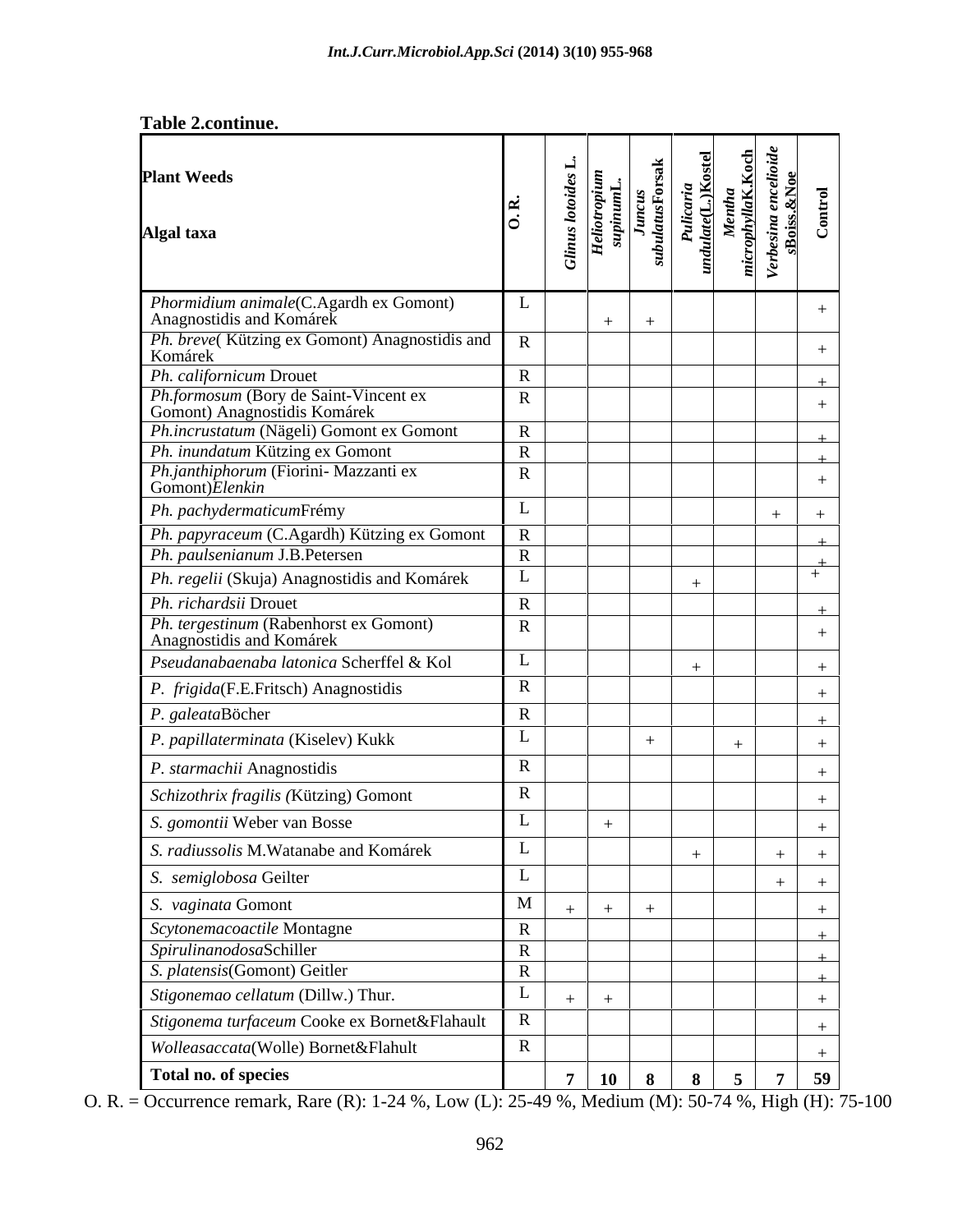### Int.J.Curr.Microbiol.App.Sci (2014) 3(10) 955-968

| <b>Plants</b>                    | Treatments     | $\mu_{\text{max}}$<br>$(h^{-1})$ | G(h)<br>$\mathbf{1}_{\mathcal{L}}$ | Chl. a<br>$(\mu g/ml)$        | <b>Total</b><br><b>Lipids</b>   | <b>Total</b><br><b>Proteins</b> | <b>Total</b><br>Carbohydrate<br>S |
|----------------------------------|----------------|----------------------------------|------------------------------------|-------------------------------|---------------------------------|---------------------------------|-----------------------------------|
|                                  |                |                                  |                                    |                               | $(mg/mg$ chl.a)                 |                                 |                                   |
| <b>Verbesina</b>                 | $\mathbf{C}$ . | 0.017                            | 39.9                               | $0.23 \pm 0.001^b$            | $9.41 \pm 0.12$<br>$\mathbf{h}$ | $77.95 \pm 15.99^{\text{a}}$    | $25.78 \pm 0.64$ <sup>a</sup>     |
| encelioides                      | L              | 0.015                            | 45.9                               | $0.18 \pm 0.002^a$            | $6.80{\pm}0.07^{\mathrm{a}}$    | $68.30{\pm}4.69^{\mathrm{a}}$   | $24.35 \pm 0.88$ <sup>a</sup>     |
|                                  | H              | 0.017                            | 41.5                               | $0.17 \pm 0.003^a$            | $6.42 \pm 0.22$ <sup>a</sup>    | $63.33 \pm 0.28^a$              | $23.83 \pm 0.64^a$                |
|                                  | $\mathbf{C}$ . | 0.017                            | 39.9                               | $0.23 \pm 0.001$ <sup>c</sup> | $9.41 \pm 0.12$ <sup>c</sup>    | $77.95 \pm 15.99^{\text{a}}$    | $25.78 \pm 0.64$ <sup>c</sup>     |
| <b>Mentha</b><br>microphylla     | L              | 0.007                            | 95.6                               | $0.16 \pm 0.003^b$            | $4.39 \pm 0.15$<br>h            | $18.87 \pm 0.99^b$              | $6.88 \pm 0.33^b$                 |
|                                  | $\mathbf H$    | 0.009                            | 81.2                               | $0.15 \pm 0.003^a$            | $3.57 \pm 0.16^a$               | $14.81 \pm 0.7$ <sup>b</sup>    | $4.35 \pm 0.55^a$                 |
|                                  | $\mathbf{C}$ . | 0.017                            | 39.9                               | $0.23 \pm 0.001^b$            | $9.41 \pm 0.12$ <sup>c</sup>    | $77.95 \pm 15.99^a$             | $25.78 \pm 0.64^b$                |
| <b>Juncus</b><br>subulatus       | L              | 0.008                            | 84.5                               | $0.18 \pm 0.01^a$             | $5.23 \pm 0.07$<br>h            | $57.35 \pm 0.13^a$              | $17.26 \pm 0.32$ <sup>a</sup>     |
|                                  | H              | 0.009                            | 76.1                               | $0.17 \pm 1.01^a$             | $4.28 \pm 0.29$ <sup>a</sup>    | $49.85 \pm 1.94$ <sup>a</sup>   | $16.22 \pm 0.19^a$                |
|                                  | $C_{\bullet}$  | 0.017                            | 39.9                               | $0.23 \pm 0.001$ <sup>b</sup> | $9.41 \pm 0.12$ <sup>c</sup>    | $77.95 \pm 15.99^{\text{a}}$    | $25.78 \pm 0.64$ <sup>c</sup>     |
| Heliotropium<br>supinum          | L              | 0.005                            | 131.9                              | $0.15 \pm 0.002^a$            | $6.79 \pm 0.16$<br>$\mathbf{h}$ | $40.35 \pm 0.60^b$              | $23.00 \pm 0.86^b$                |
|                                  | $\mathbf H$    | 0.007                            | 95.2                               | $0.15 \pm 0.007^a$            | $5.57 \pm 0.16^a$               | $36.19 \pm 0.088^b$             | $20.15 \pm 0.36^a$                |
|                                  | C.             | 0.017                            | 39.9                               | $0.23 \pm 0.001^b$            | $9.41 \pm 0.12$ <sup>c</sup>    | $77.95 \pm 15.99^a$             | $25.78 \pm 0.64$ <sup>c</sup>     |
| Pulicaria<br>undulata            | L              | 0.013                            | 52.6                               | $0.16 \pm 0.009^a$            | $5.42 \pm 0.08$<br>h            | $36.77 \pm 1.16^b$              | $23.85 \pm 0.34^b$                |
|                                  | H              | 0.022                            | 32.1                               | $0.14 \pm 0.01$ <sup>a</sup>  | $4.70 \pm 0.17^a$               | $31.64 \pm 1.77$ <sup>b</sup>   | $21.34 \pm 0.39^a$                |
|                                  | $\mathbf{C}$ . | 0.017                            | 39.9                               | $0.23 \pm 0.001^b$            | $9.41 \pm 0.12$<br>$\mathbf b$  | $77.95 \pm 15.99^a$             | $25.78 \pm 0.64^b$                |
| <b>Glinus</b><br><b>lotoides</b> | L              | 0.017                            | 39.9                               | $0.21 \pm 0.02^b$             | $9.13 \pm 0.23$<br>h            | $21.63 \pm 0.00^b$              | $25.66 \pm 1.39^b$                |
|                                  | $\mathbf H$    | 0.095                            | 7.3                                | $0.15 \pm 0.006^a$            | $4.75 \pm 0.16^a$               | $31.39 \pm 1.22^b$              | $11.98 \pm 1.24$ <sup>a</sup>     |

Table.3 Effect of aqueous roots extract on the growth and some metabolites of Cyanosarcina fontana

C.= Control, L= Low, H= High,  $\mu_{max}$ = maximum growth rate, G= generation time. The data are given as averages of three replicates  $\pm$  standard error. Values followed by the different letters are significantly different at  $p < 0.05$ .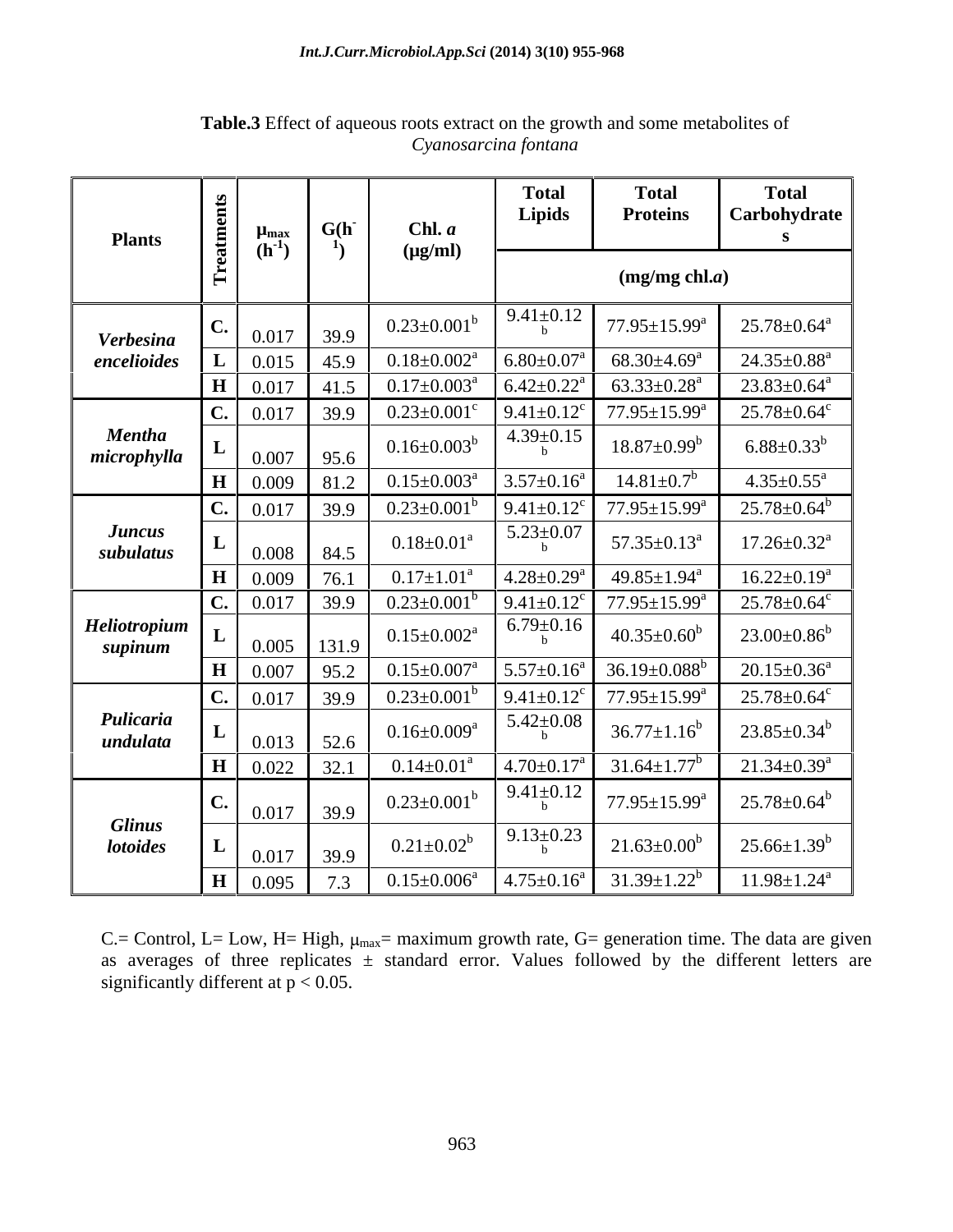



Fig. 1. Growth curves of Cyanosarcina fontana with different treatments of various aqueous root extracts of Verbesina, Glinus and Helotropium.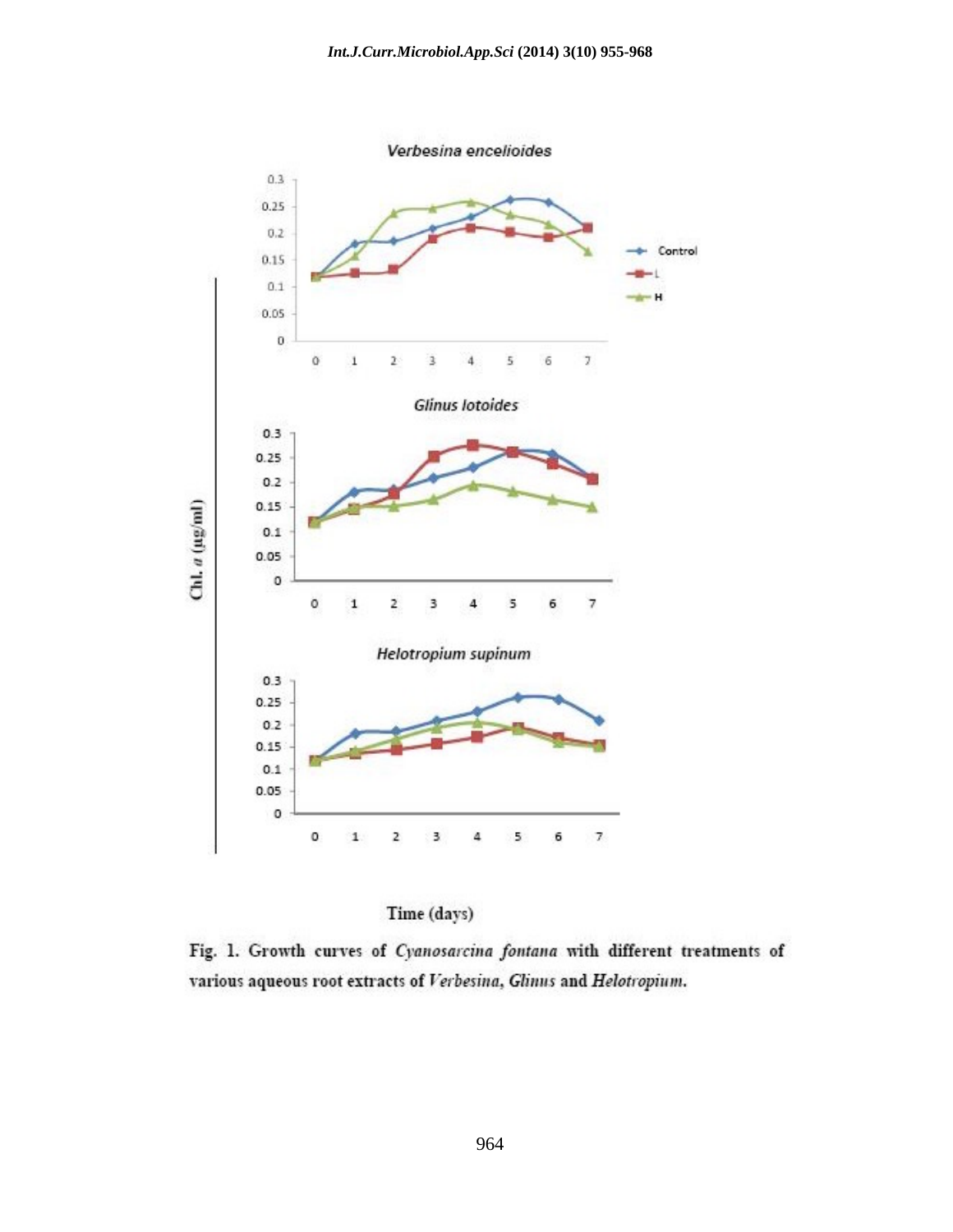

Fig. 2. Growth curves of Cyanosarcina fontana with different treatments of various aqueous root extracts of Juncus, Mentha and Pulicaria.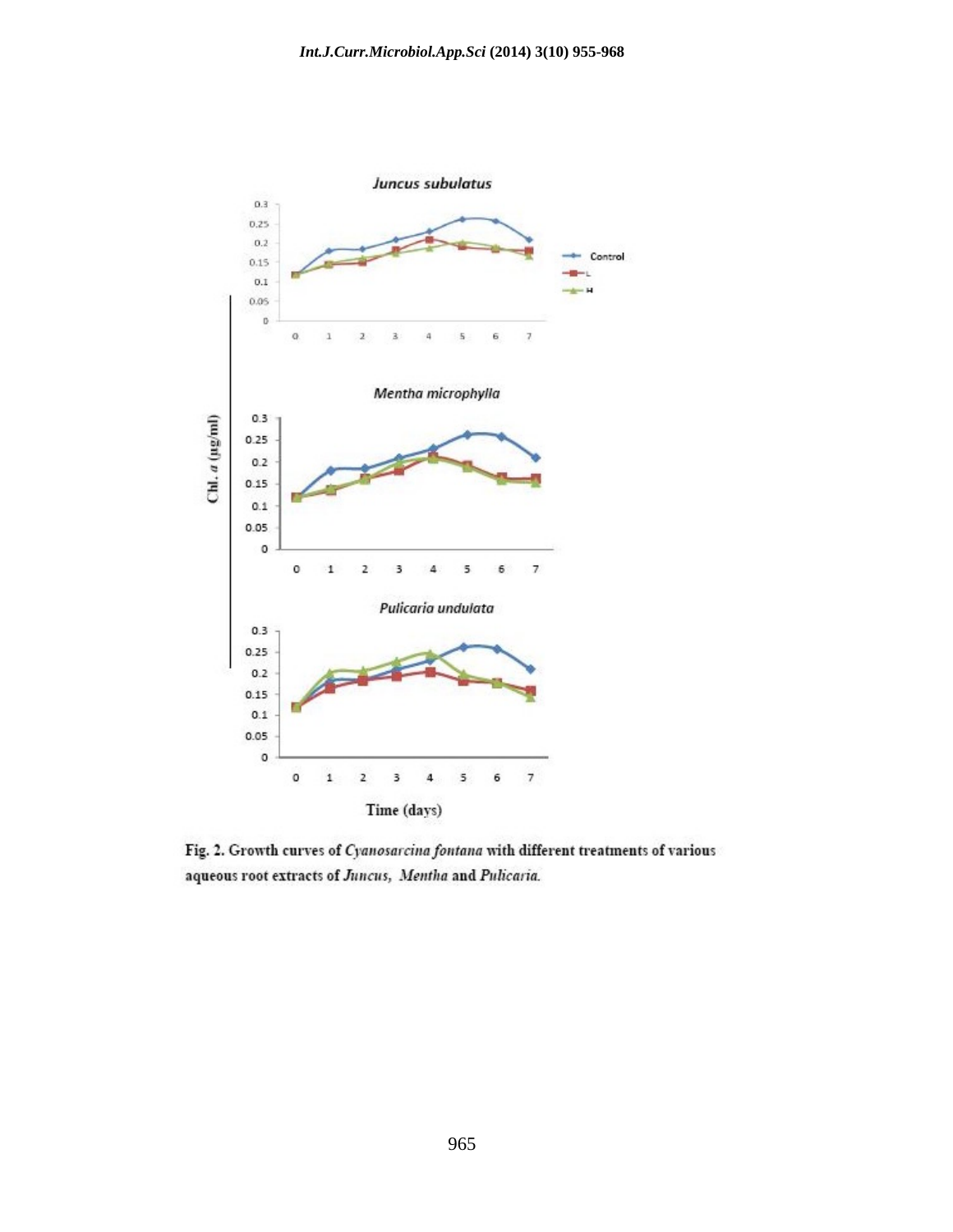Allelopathic compounds have various lipids were significantly decreased by modes of action, from inhibition of increasing the concentrations of the root photosynthesis to oxidative stress or extract of all tested plants at P>0.05, cellular paralysis (Josephine and Hage, (Table 3).Medicinal plant containing 2007).Al-Joubori(1998) stated that, chemical compounds having the potentials akaloidic compounds presence in licorice to modify physiological activities of other could suppress many physiological organisms at different concentrations of its activities in plant cell. In the current study, tannins were recorded only in *Mentha microphylla* extract and these compounds may be the causal reason for noticeable References and extremely growth reduction of

tannic compounds, which had been detected in this plant previously (Al-Ani, 1998), had strong inhibitory proprieties on algae. Many mechanisms proposed to explain tannins effect, it may be acting on cell wall proteins leading to form and the cell wall proteins leading to form 2011. All elopathy of *Teucrium* complexes and for this reason, we can *royleanum* Wall.Ex Benth.From elucidate highly inhibitory proprieties for tannins (Gross and surfeld, 1994).Another mechanism was inhibit alkaline phosphate enzyme (AP) which play a great role in phosphate uptake on algae, where it help algae to consume PO4from organic phosphorus compounds in surrounding

In general, chlorophyll*a*was decreased with increasing the concentration of root Rabbits. M.Sc. Thesis. Alextracts for all tested plants. In this respect, Ervin and Wetzel (1997) reported Anonymous (International Allelopathy that, chlorophyll *a* content was reduced by 2% in *Eleocharis* seedlings treated with *Juncus leachates* as compared to control. the maximum stroke and the maximum stroke and the maximum stroke as the maximum stroke as the maximum stroke as  $\frac{1}{2}$  and  $\frac{1}{2}$  and  $\frac{1}{2}$  and  $\frac{1}{2}$  and  $\frac{1}{2}$  a *Cyanosarcina Fontana* was (0.022h  $(0.095h<sup>-1</sup>)$  that recorded at the treatment  $(Hordeum \text{ vulgare})$  on germination with3% of root extract of *Pulicaria* and growth of wild barley (*Hordeum undulate* and *Glinus lotoides*, as well as the generation time was  $(32.07h^{-1})$  and  $(7.3h^{-1})$  respectively Generally the total Badour, S.S.A. 1959. Analytish- $(7.3h<sup>-1</sup>)$ , respectively. Generally, the total Badour, S.S.A. 1959. Analytishcarbohydrates, total proteins, and total chemischeun teruchungdes Kalium

extract (Shaheedet al.,1996; Mohammed et al., 1999;Gross,1999).

### **References**

- *Cyanosarcina fontana* compared to control and other extracts. On the other hand, M.A.2006.Plant diversity around Abd El-Ghani, M.M., and Fawzy, M.A.2006.Plant diversity around springs and well in five Oases of the western Desert, Egypt.Int. j. Agri. Biol. 8(2):294-255.
	- Ahmad, S., Arfan, M., Khan, A.L., Ullah, R., Hussain, J., Muhammad, Z., Khan, R., Khan, N., and Watanabe, N. 2011.Allelopathy of *Teucrium royleanum* Wall.Ex Benth.From Pakistan. J. Med. Plants Res.5(5): 765- 772.
	- Al-Ani, A.H.J. (1998): Study of Chemical composition of *Nigella sativa* and the effects of it extracts on some Microorganisms. M.Sc. Thesis, Al Mustanseriya Univ.
- environment (Wetzel, 1992). Al-Joubori, H.H.M. 1998.Extraction and Identification of Chemical compounds of *Myritus*leaves and their effects on blood sugar level in News land Rabbits. M.Sc. Thesis. Al- Mustanseriya Univ.
	- Anonymous (International Allelopathy Society), 1996. First World Congress on Allelopathy. A science for thefuture. Cadiz, Spain.
	- <sup>-1</sup>) and S. 2007. Allelopathic effects of barley (*Hordeum vulgare*) on germination Sci.Res., 13(1-2):99-112. ) and Sci.Res.,  $13(1-2):99-112$ . Ashrafi, Z.Y., Mashhadi, H.R., and Sadeghi, (*Hordeum vulgare*) on germination and growth of wild barley (*Hordeum spontaneum*). Pakistan J. Weed Sci.Res., 13(1–2):99–112.
		- Badour, S.S.A. 1959. Analytish chemischeun teruchungdes Kalium mangles bei *Chlorella* in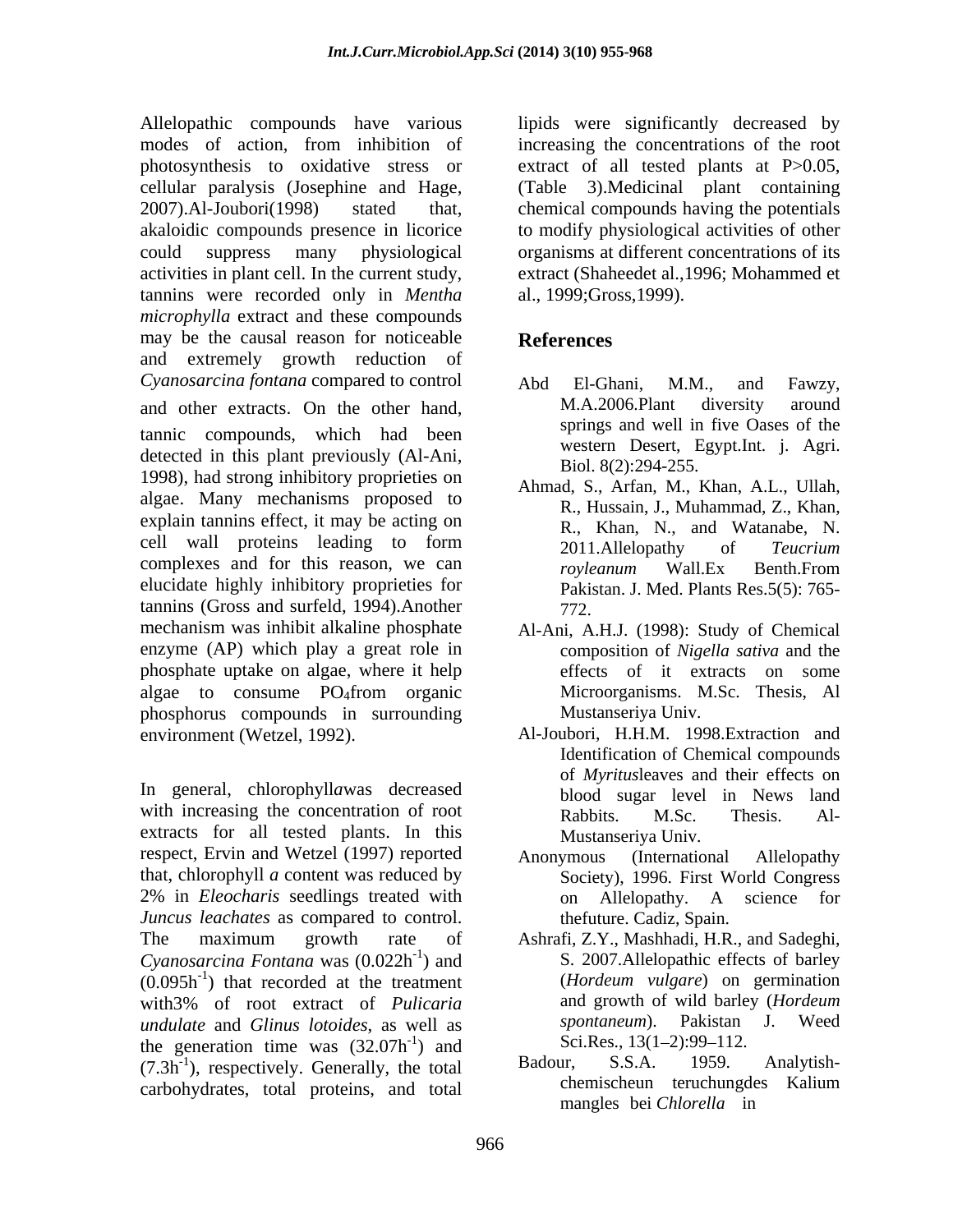- 
- Boney, A.D. 1983. Phytoplankton studies in Biology No.52, Edward Arnold.
- 
- *Della Greca, M., Fiorentino,A., Monaco,P., dihydrophenanthrene glucosides from*
- 
- *Dong-Zhe, J., Zhi-Da,M., Chiou,G.C.Y., effusus*.Phytochemistry.41*:*545 *547.*
- Drevon, B., and Schmitt, J.M. 1964.La Hamed, A.I., and El-Emary N.A.
- Eichholzer, J.V., Lewis I.A.S., MacLeod J.K., Oelrichs P.B., andVallely P.J.
- Einhelling, F.A. 1996. Interactions involving algae at El-Kharga Oasis systems.Agron. J. 88: 886-893. 3:42-53.
- the rush *Juncuseffusus* L. Aquat. Bot.
- Evans,W.C.1997. Treaseand Evans

Vergleich mitandern Mangele zustanden. Ph.D. Dissertation Gottingen. Fourteenth edition. Pharmacognosy. W.B. Saunders Company Limited, Singapore,

- Bertin, C.,Yang, X., and Weston, L. Fujii, Y., Furukawa, M., Hayakawa, Y., 2003.The role of root exudates and Sugawaraand, K., and Shibuya, T. allelochemicals in the rhizosphere. 1991.Survey of Japanese medicinal Plant and Soil. 256(1):67-83. plants for the detection of Allelopathic properties. Weed Res. Japan. 36: 36- 42.
- PP.116. Gahan,P.B.1984. PlantHistochemistry and *Corsaro, M.M., Della Greca,M., Fiorentino,A.,Monaco,P., and* Academic press, Florida, U.S.A. cytochemistry: An Introduction.
	- *Previtera,L.*1994. *Cycloartane glucosides from Juncu seffusus.* Phytochemistry. 37: 515–519. the submerged macrophyte *Previtera,L., and Zarrelli,A.* Gross, E.M., and Sutfeld, R.1994.Polyphenols with algicidal in the submerged macrophyte *Myriophylum spactum*. L., Acta. Hortic. 381:710-716.
- 1995.*Ef usides I-V: 9, 10-* Gross,E.M.1999.Allelopathy in benethic and *Juncus effusus.* Phytochemistry. 40*:*533 *535. Della Greca, M., Fiorentino,A., Monaco, P., andPrevitera, L.*1994. *Cycloartane* practice in plant ecology, pp.,179-199. Littora/ Areass: case studies on Allelochemical from benethic cyanobacteria and submersed macrophytes.In: Principles and
	- *triterpenes from Juncus effusus*. Hamed, A.I., Springuel, I., El-Emary, N.A., Phytochemistry.35: 1017–1022. Mitome, H., Miyaoka, H., and *Iinuma,M., and Tanaka,T.* 1996.*Two p-coumaroyl glycerides from Juncus* Mitome, H., Miyaoka, H., and 1996.Triterpenoidal saponin glycosides form *Glinus lotoides* verdict amnoides. Phytochemistry. 43:183–188.
	- reaction sulfophos phovanilli 1999. Triter penesaponins form Glinus qudansl'etudedes lipidesseriques. *lotoides* verdict amnoides.<br>Applications biochemiques, Clinique Phytochemistry.50:477–480. Hamed, A.I., and El-Emary N.A. 1999.Triterpenesaponins form *Glinus lotoides* verdict amnoides. Phytochemistry.50:477 480.
	- setpharmacologiques. Bull. Trav. Hifney, A.F., Issa, A.A., and Mohammed, Soc.Pharm. Lyon.8:173–178. A.A. 2004. Distribution pattern of 1982.Galegine and a new dihydroxy Hifney, A.F., Issa, A.A., and Mohammed, A.A. 2004. Distribution pattern of algae in the root zone ofsome Egyptian plants at Assiutregion. Egypt. J.Union Arab Biol.Sci. Cairo. 15:81-99.
	- alkylacetamide from *Verbesina*  Hifney, A.F., Adam, M.S., Ghareib, G.A., *encelioides*. Phytochemistry. 21: 97- and Issa, A.A. 2013. Allelopathi 97. effects of some weeds on rhizosphere allelopathy in cropping (NewValley), Egypt. J.Biol.Ear.Sci. algae at El-Kharga Oasis 3:42-53.
- Ervin, G.N., and Wetzel R.G. 1997. Shoot: Jain, S.C., Jain, R., Singh, R., and root dynamics during growth stages of Menghani, E. 2007. Studies on 59: 63–73. bioactivity. Proceedings of the Jain, S.C., Jain,R., Singh,R., and Menghani,E. 2007.Studies on *Verbesina encelioides*: Chemistry and bioactivity. Proceedings of the Symposium on Plant Biotechnology: